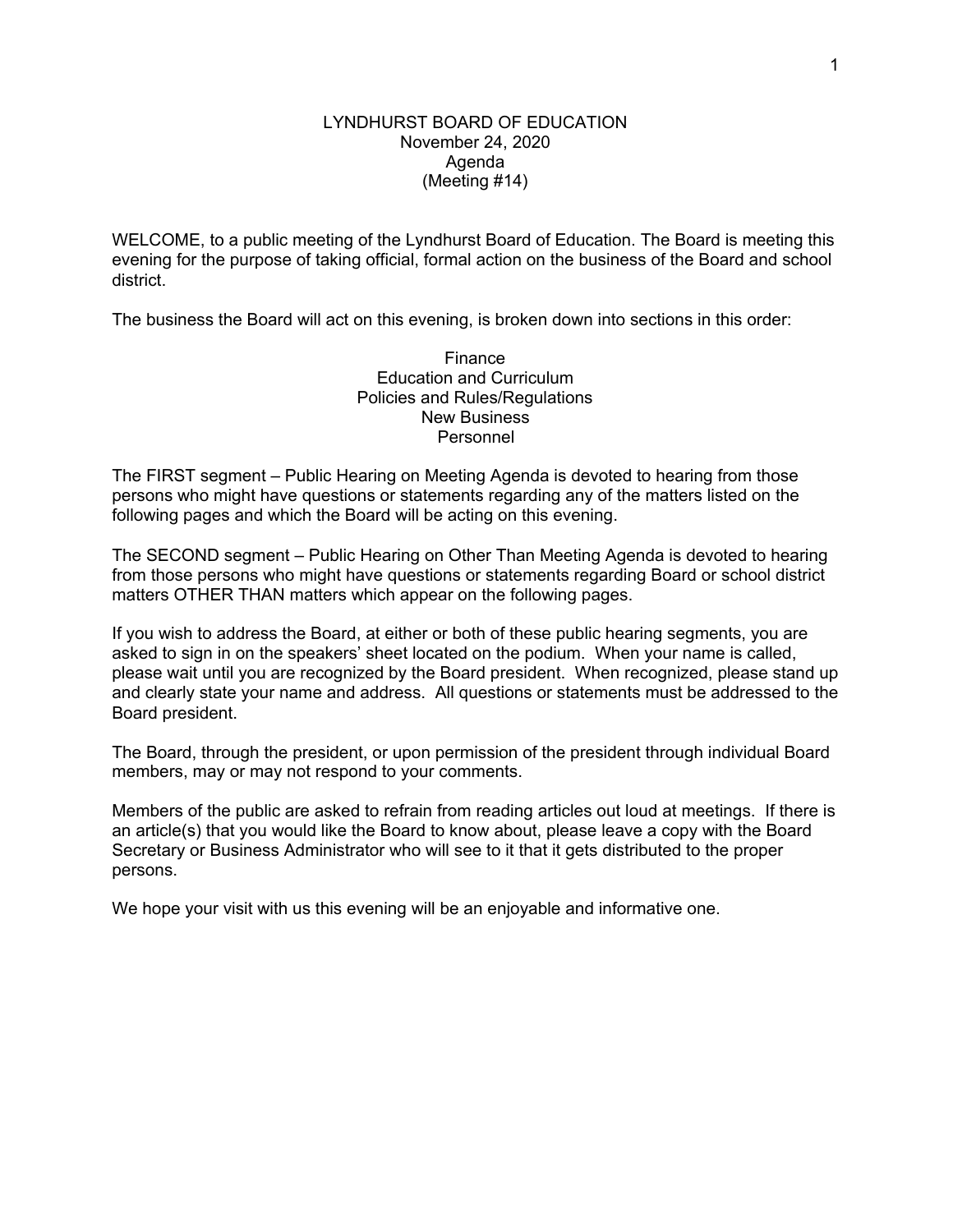- 1. CALL TO ORDER
- 2 SALUTE TO FLAG
- 3. ROLL CALL
- 4. PRESIDING OFFICER'S MEETING NOTICE STATEMENT
- 5. SUPERINTENDENT'S REPORT
- 6. STATE MONITOR'S REPORT
- 7. SCHOOL BUSINESS ADMINISTRATOR/BOARD SECRETARY
	- Results of the Annual School Election:

### November 3, 2020

| Three (3) Years Terms: |       |
|------------------------|-------|
| Darwin Belen           | 5,246 |
| Erin Keefe             | 4.611 |
| Domenick Abbate Jr.    | 4,420 |

- 8. APPROVAL OF MINUTES #12, October 22, 2020 #13, October 27, 2020
- 9. PUBLIC HEARING ON MEETING AGENDA
- 10. BOARD DISCUSSION & FORMAL BUSINESS AGENDA
- 11. NEW BUSINESS
- 12. PUBLIC HEARING ON OTHER THAN MEETING AGENDA
- 13. ADJOURNMENT

### TABLE OF CONTENTS

| Page 3 |  |
|--------|--|
| Page 5 |  |
| Page 6 |  |
| Page 8 |  |
| Page 9 |  |
|        |  |

PLEASE NOTE: It may be necessary, from time to time, to remove or make changes in a motion(s) between the time this agenda is prepared and when the Board takes action.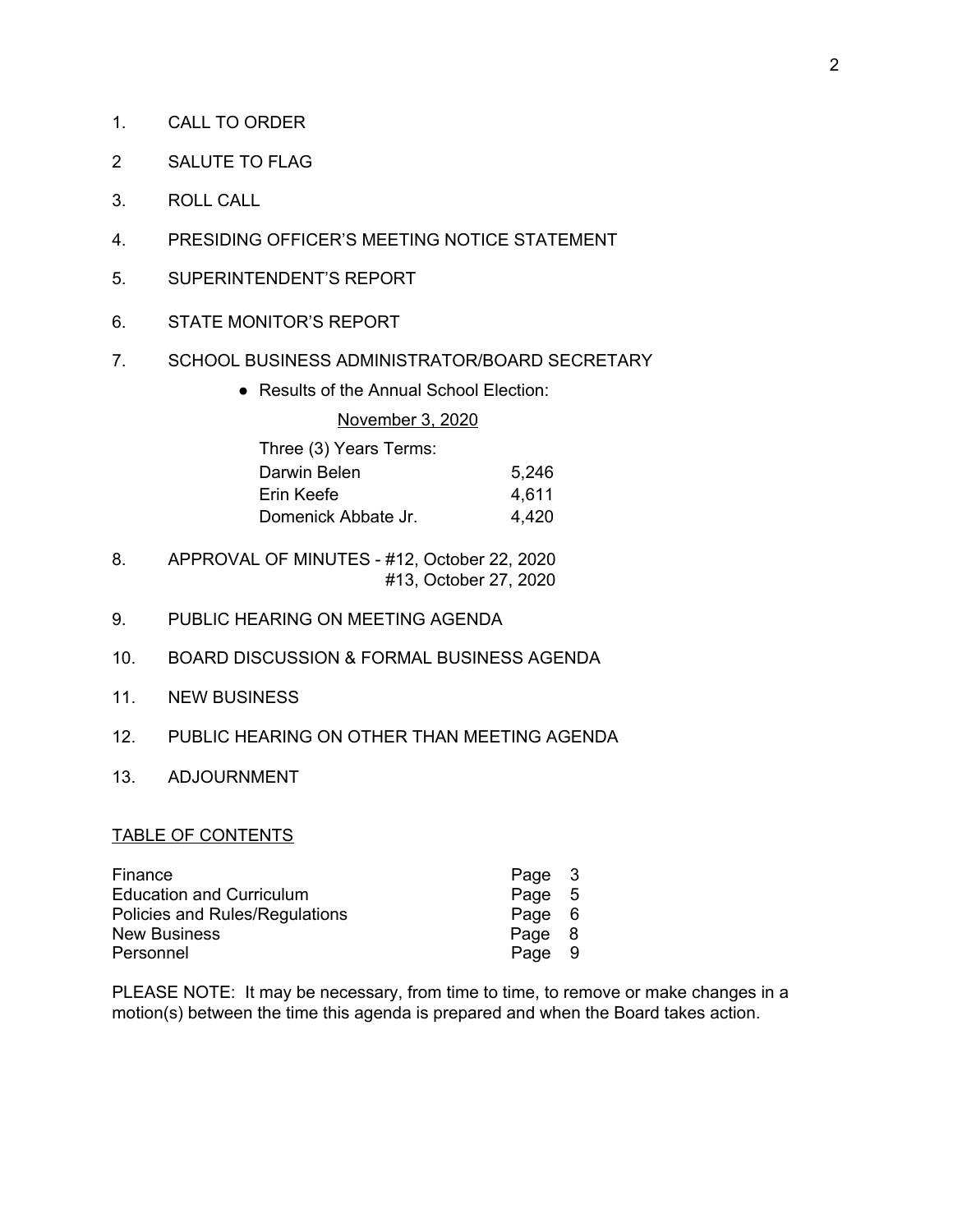**Finance Chris Andrinopoulos, Chairperson** Joseph Abruscato James Donovan

Any Board member who takes exception to any of the following listed actions under the category of Finance Committee may so indicate now and a separate motion for each of the excepted actions will be entertained.

Motion made by second by that the following Finance Committee actions of the Board numbered through exception actions be adopted.

Roll Call For:

- 1. BE IT RESOLVED, by the Lyndhurst Board of Education that it has received and accepts the financial reports of the Secretary and Treasurer of School Monies for the month ended October 31, 2020 and certifies that the reports indicate that no major account or fund is over expended in violation of NJAC 6A:23-2.11(a) and that sufficient funds are available to meet the district's financial obligations for the remainder of the school year. A copy of the certification shall be included in the minutes.
- 2. BE IT RESOLVED, that the Lyndhurst Board of Education approve the attached transfers for the month of October 2020.
- 3. BE IT RESOLVED, that the payroll for the month ended October 31, 2020 be hereby approved and ordered paid:

| October 15, 2020 | \$1,249,443.34 |
|------------------|----------------|
| October 30, 2020 | \$1,263,319.61 |

4. BE IT RESOLVED, that the attached list of supplies received and services rendered to the Board of Education of the Township of Lyndhurst, County of Bergen, October 28, 2020 and ending November 24, 2020. be and the same are hereby approved and ordered paid:

| Charter School (Fund 10)   |    | 24,163.00      |
|----------------------------|----|----------------|
| Current Expenses (Fund 11) |    | \$2,147,133.86 |
| Capital Outlay (Fund 12)   | S  | 67,342.00      |
| Special Revenue (Fund 20)  |    | 139,732.33     |
| Referendum 2016 (Fund 31)  |    | 621,498.50     |
| Accounts Payable (Fund 11) | \$ | 5,938.00       |
| Accounts Payable (Fund 20) | \$ | 911.12         |
| Total                      |    | \$3,006,718.81 |
| <b>General Ledger</b>      |    | 139,406.48     |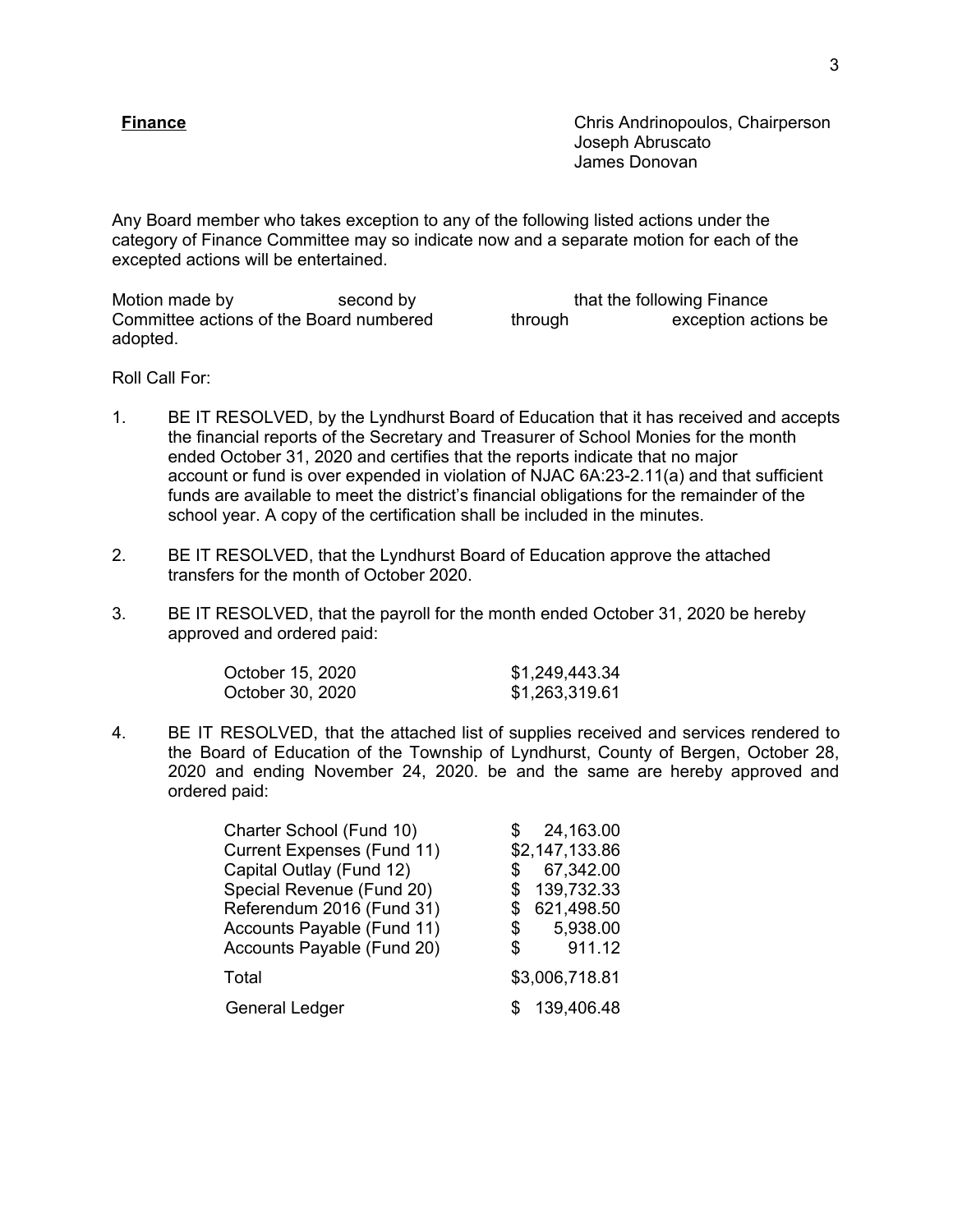5. BE IT RESOLVED, that Cafeteria services rendered to the Board of Education of the Township of Lyndhurst, County of Bergen, for the month of October 2020 be and the same are hereby approved and ordered paid:

| Equipment              |     | \$15,111.81 |
|------------------------|-----|-------------|
| <b>Refunds</b>         | SS. | 130.25      |
| <b>Repairs</b>         | \$  | 713.25      |
| Salaries/Payroll Taxes |     | \$1,239.55  |
| <b>Services</b>        |     | \$26,681.72 |

6. BE IT RESOLVED, that Pre-K expenses rendered to the Board of Education of the Township of Lyndhurst, County of Bergen, for the month of October 2020, be hereby approved and ordered paid:

| Miscellaneous Fees |  | 129.53 |
|--------------------|--|--------|
|--------------------|--|--------|

7. BE IT RESOLVED, that the Lyndhurst Board of Education approve the Joint Transportation Agreement and Transportation Services Agreement with Camden County Educational Services Commission for the 2020-2021 school year.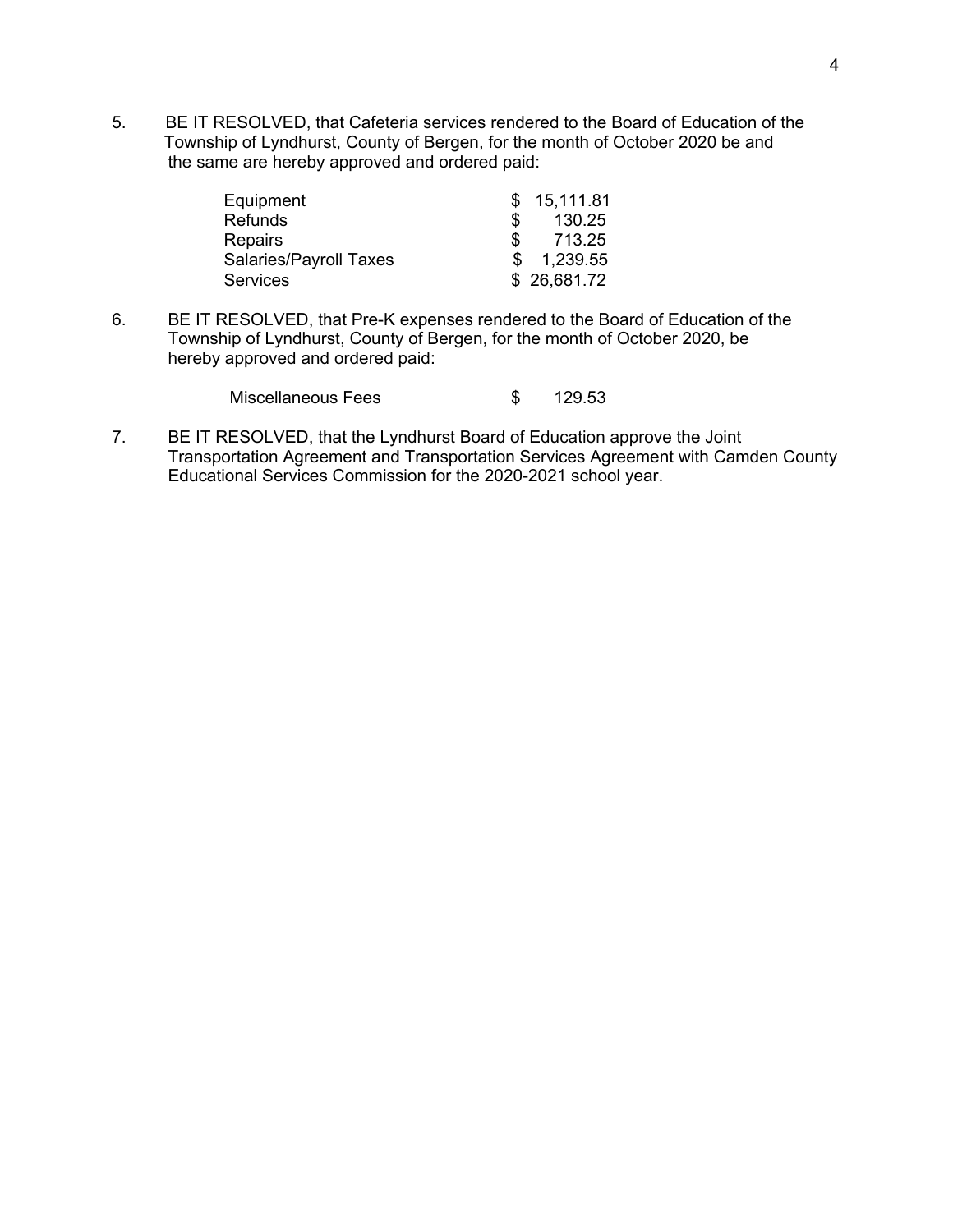# **Education and Curriculum Curriculum** Joseph Abruscato, Chairperson

Frank Ferrandino Elaine Stella

Any Board member who takes exception to any of the following listed actions under the category of Education and Curriculum Committee may so indicate now and a separate motion for each of the excepted actions will be entertained.

Motion made by second by that the following Education and Curriculum Committee actions of the Board numbered through exception actions be adopted.

Roll Call For:

1. BE IT RESOLVED, that the Lyndhurst Board of Education approve the submission of the QSAC (Quality Single Accountability Continuum) SOA (Statement of Assurance), DPR (District Performance Report), and Facilities Checklist.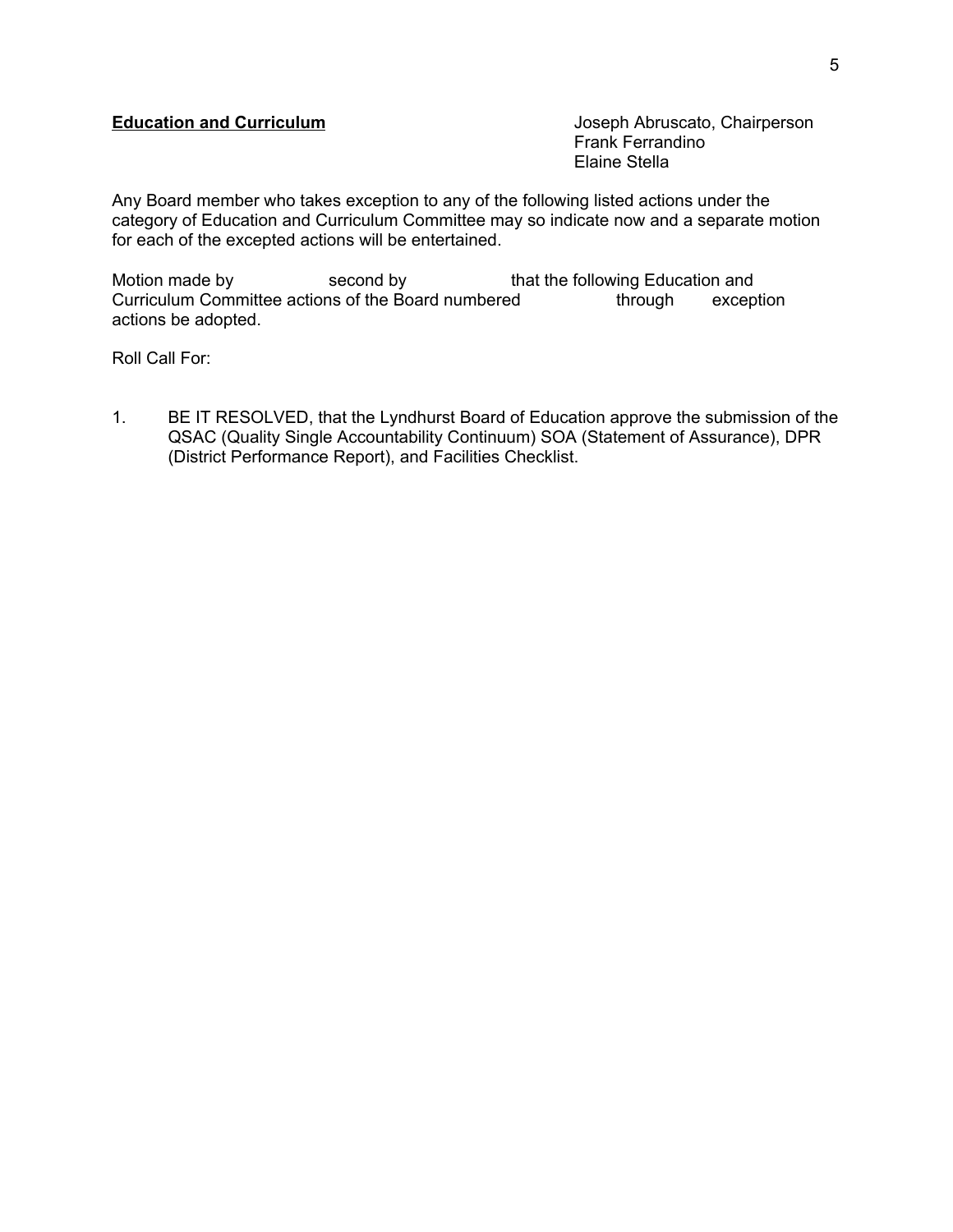# **Policies and Rules/Regulations Elaine Stella, Chairperson**

Anthony Dell'Aquila Frank Ferrandino

Any Board member who takes exception to any of the following listed actions under the category of Policies and Rules/Regulations Committee may so indicate now and a separate motion for each of the excepted actions will be entertained.

Motion made by second by that the following Policies and Rules/Regulations Committee actions of the Board numbered through exception actions be adopted.

Roll Call For:

1. BE IT RESOLVED, that the Lyndhurst Board of Education approve the following use of school facilities:

| Organization                 | Place                                  | Time, Date, Purpose                                                                                               |
|------------------------------|----------------------------------------|-------------------------------------------------------------------------------------------------------------------|
| Lyndhurst Parks Dept.        | Middle School Gym                      | 11/17/20 through 3/31/21<br>5:30 pm - 9:00 pm (Mon-Fri)<br>11:30 am - 6:00 pm (Sat-Sun)<br><b>Boys Basketball</b> |
| <b>Washington School PTA</b> | <b>Washington School</b><br>Front yard | Saturday, 12/5/2020<br>Saturday, 12/12/20 (Rain date)<br>$9:00$ am - $3:00$ pm<br><b>Holiday Shop</b>             |

2. BE IT RESOLVED, that the Lyndhurst Board of Education approve the Second Reading of the following policies and regulations:

| P 1620        | Administrative Employment Contracts (M) (Revised)                         |
|---------------|---------------------------------------------------------------------------|
| P 2431        | Athletic Competition (M) (Revised)                                        |
| R 2431.1      | Emergency Procedures for Sports and Other Athletic Activity (M) (Revised) |
| P 2451        | Adult High School (M) (Revised)                                           |
| P 2464        | Gifted and Talented Students (M) (Revised)                                |
| P & R 5330.05 | Seizure Action Plan (M) (New)                                             |
| P 6440        | Cooperative Purchasing (M) (Revised)                                      |
| P & R 6470.01 | Electronic Funds Transfer and Claimant Certification (M) (New)            |
| P & R 7440    | School District Security (M) (Revised)                                    |
| P 7450        | Property Inventory (M) (Revised)                                          |
| P & R 7510    | Use of School Facilities (M) (Revised)                                    |
| P 8420        | Emergency and Crisis Situations (M) (Revised)                             |
| P 8561        | Procurement Procedures for School Nutrition Programs (M) (Revised)        |
| P 1648        | Restart and Recovery Plan (M) (Revised)                                   |
| P 1648.02     | Remote Learning Options for Families (M) (New)                            |
| P 1648.03     | Restart and Recovery Plan – Full-Time Remote Instruction (M) (New)        |
|               |                                                                           |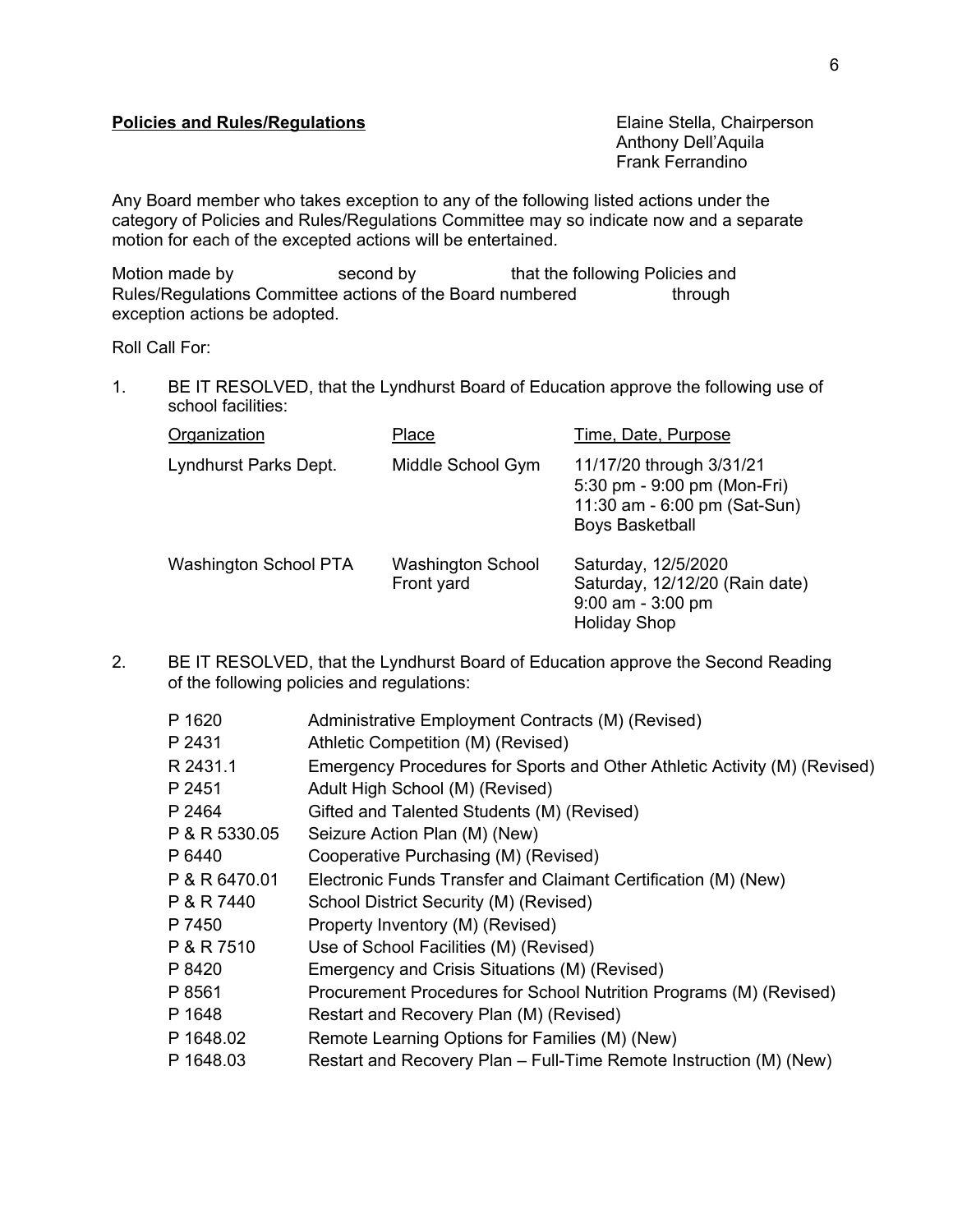3. BE IT RESOLVED, that the Lyndhurst Board of Education suspend Bylaw 0131 that requires two readings to adopt a Bylaw or Policy and adopt Bylaw 0164.6 (Mandated) with one reading to be in compliance with the new emergency regulations regarding remote meetings held during a Governor-declared emergency, N.J.A.C. 5:39-1.1 through 1.7, promulgated by Department of Community Affairs.